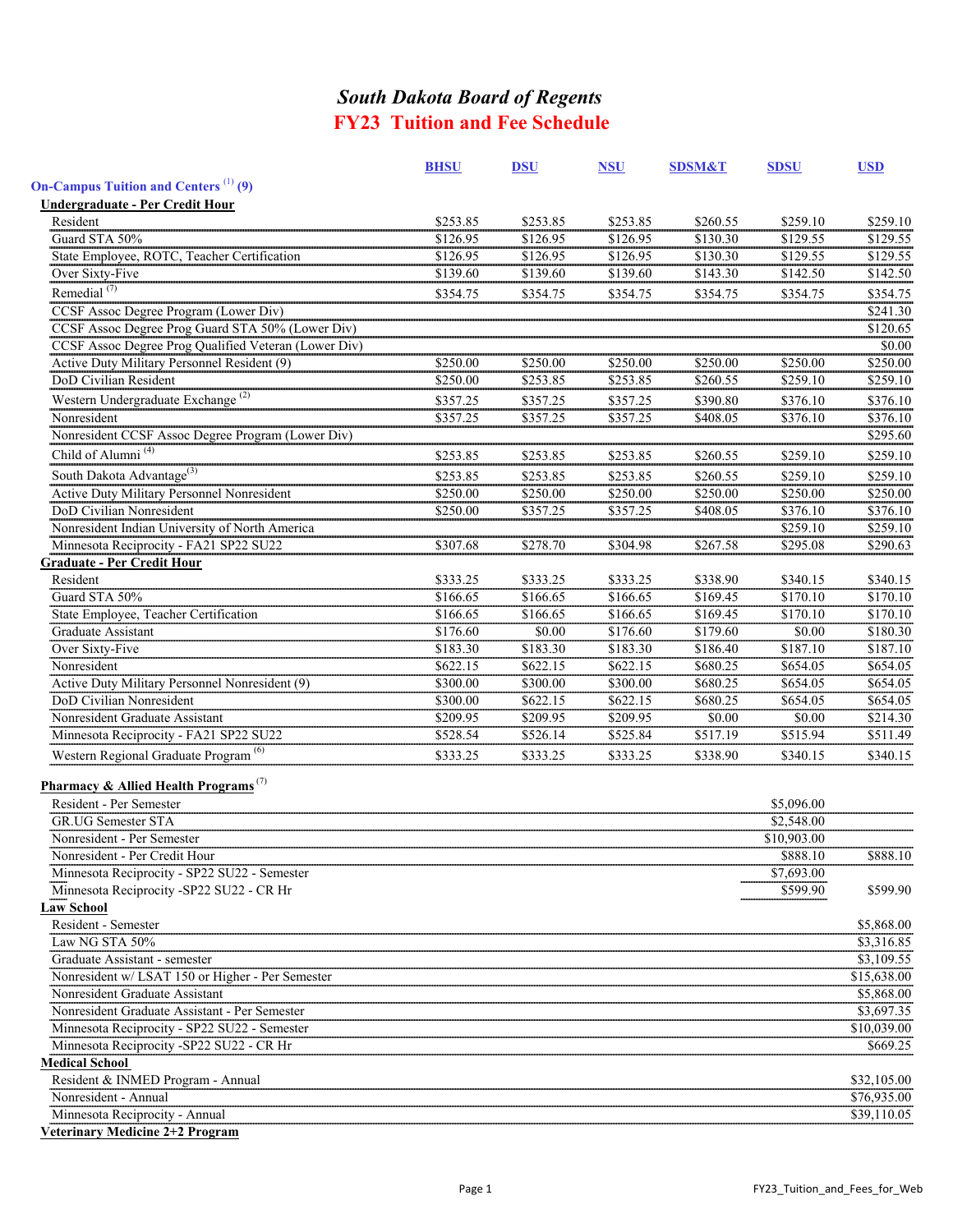|                                                                | <b>BHSU</b> | <b>DSU</b> | <b>NSU</b> | <b>SDSM&amp;T</b> | <b>SDSU</b> | <b>USD</b> |
|----------------------------------------------------------------|-------------|------------|------------|-------------------|-------------|------------|
| Resident (New) - Per Semester (MN and SD residents)            |             |            |            |                   | \$9,439.00  |            |
| Non-Resident (New) - Per Semester (all non SD or MN residents) |             |            |            |                   | \$18,150.00 |            |
| Mandatory Fees <sup>(1)</sup>                                  |             |            |            |                   |             |            |
| General Activity Fee - Credit Hour                             | \$38.25     | \$40.65    | \$40.95    | \$49.60           | \$50.85     | \$55.30    |
| Computer Lease Fee - Semester                                  |             | \$398.75   |            | \$431.25          |             |            |
| <b>Off-Campus Tuition Rates</b> (5)                            |             |            |            |                   |             |            |
| Undergraduate                                                  | \$354.75    | \$354.75   | \$354.75   | \$354.75          | \$354.75    | \$354.75   |
| Undergraduate Teacher Certification Internet                   | \$227.85    | \$227.85   | \$227.85   | \$224.45          | \$225.20    | \$225.20   |
| Undergraduate Guard STA 50%                                    | \$227.85    | \$227.85   | \$227.85   | \$224.45          | \$225.20    | \$225.20   |
| Undergraduate Qualified Veteran                                | \$100.90    | \$100.90   | \$100.90   | \$94.20           | \$95.65     | \$95.65    |
| <b>UG Active Duty Military Personnel</b>                       | \$250.00    | \$250.00   | \$250.00   | \$250.00          | \$250.00    | \$250.00   |
| UG Spouse & Dependent of Active Military at EAFB & Int         | \$250.00    | \$354.75   | \$354.75   | \$354.75          | \$354.75    | \$354.75   |
| UG DoD Civilian EAFB/Internet/Remote                           | \$250.00    | \$354.75   | \$354.75   | \$354.75          | \$354.75    | \$354.75   |
| Graduate                                                       | \$470.45    | \$470.45   | \$470.45   | \$470.45          | \$470.45    | \$470.45   |
| Graduate Teacher Certification Internet                        | \$303.85    | \$303.85   | \$303.85   | \$301.00          | \$300.35    | \$300.35   |
| Graduate Assistant Internet                                    | \$313.80    | \$0.00     | \$313.80   | \$0.00            | \$0.00      | \$310.60   |
| Graduate Active Duty Military Personnel                        | \$300.00    | \$470.45   | \$470.45   | \$470.45          | \$470.45    | \$470.45   |
| GR Spouse & Dependent of Active Military EAFB/Internet         | \$300.00    | \$470.45   | \$470.45   | \$470.45          | \$470.45    | \$470.45   |
| GR DoD Civilian EAFB/Internet/Remote                           | \$300.00    | \$470.45   | \$470.45   | \$470.45          | \$470.45    | \$470.45   |
| Technical Institute Resident Undergraduate                     | \$294.60    | \$294.60   | \$294.60   | \$294.60          | \$294.60    | \$294.60   |
| Technical Institute Guard STA 50% (Lower Div)                  | \$167.70    | \$167.70   | \$167.70   | \$164.30          | \$165.05    | \$165.05   |
| Technical Institute Qualified Veteran (Lower Div)              | \$40.75     | \$40.75    | \$40.75    | \$34.10           | \$35.50     | \$35.50    |
| Technical Institute - Nonresident Undergraduate                | \$397.35    | \$397.35   | \$397.35   | \$397.35          | \$397.35    | \$397.35   |
| Great Plains IDEA (Undergraduate)                              |             |            |            |                   | \$430.00    |            |
| Great Plains IDEA (Graduate)                                   |             |            |            |                   | \$600.00    |            |
| Externally-Supported                                           | \$40.00     | \$40.00    | \$40.00    | \$40.00           | \$40.00     | \$40.00    |
| Dual Credit Courses <sup>(8)</sup>                             | \$145.00    | \$145.00   | \$145.00   | \$145.00          | \$145.00    | \$145.00   |

#### **Notes:** *All rates are effective beginning with the 2020 summer term.*

SD National Guard members may be eligible for a benefit of 50% of the in-state resident tuition after federal tuition benefits are applied, but the benefits in total may not exceed 100% of *the tuition cost. The graduate benefit is limited to 32 credit hours.*

- *(1) The mandatory fees are added to the on-campus tuition cost for a total cost per credit hour. Discipline fees may also apply to certain courses and are in addition to on-campus tuition and mandatory fees.*
- *(2) States participating in the Western Undergraduate Exchange program: Alaska, Arizona, California, Colorado, Hawaii, Idaho, Montana, Nevada, New Mexico, North Dakota, Oregon, Utah, Washington, and Wyoming. The SDSM&T rate is available only to new freshman and first-time transfers starting the summer of 2016.*
- *(3) The South Dakota Advantage Program, starting summer 2019, is for new freshmen and transfers from Colorado, Iowa, Montana, Nebraska, North Dakota and Wyoming.*
- *(4) Starting summer 2015, participation in the program is limited to new freshmen or first-time transfers attending the same university from which one of their parents or legal guardian received a degree. Eligibility criteria apply and differ between institutions.*

*(5) These rates are the total per credit hour cost. No additional discipline fees will be assessed. Delivery fees may apply.*

*(6) This rate applies to students from WICHE states enrolled in BHSU: M.S. Integrative Genomics and M.S. Sustainability; DSU: M.S. Health Informatics; SDSM&T: Nanoscience and Nanoengineering, Computational Sciences and Robotics, Materials Engineering and Science, Atmospheric and Environmental Sciences and Paleontology; SDSU: Chemistry Education Specialization and Athletic Training; USD: Addiction Studies, Counseling M.A., Ed.S., or Ph.D. and Mental Health Counseling Certificate, MBA Business Analytics Specialization, MBA Health Services Administration Specialization, MBA Marketing Specialization, MBA Operations and Supply Chain Management Specialization, and MPA Professional Accountancy. The programs may limit the number of WRGP seats awarded to new students. The Western Regional Graduate Program (WRGP) allows master's, graduate certificate, and Ph.D. students who are residents of the WICHE member states to enroll in high-quality programs at 60 public institutions outside of their home state and pay resident tuition. For a list of South Dakota's programs offered through WRGP, please visit this site: http://wrgp.wiche.edu*

- *(7) Allied Health includes Nursing, Dental Hygiene, Occupational Therapy, Physician Assistant Studies, Physical Therapy, HSC Paramedic Specialization, and MS Human Biology*
- *(8) Offered to qualified public high school students participating in dual credit courses taken in person or at the University Centers. \$96.67 of the rate is provided by the SD Department of Education and applied towards the student's account.*

*(9) USDSF and BHRC center tuition rates for USD and BHSU sections only. Mandatory delivery fees are added to the Centert tuition costs. Discipline fees may also apply to certain courses and are in addition to on-campus tuition and mandatory fees.*

| <b>Fees for Service</b>                   |          |          |          |          |          |          |
|-------------------------------------------|----------|----------|----------|----------|----------|----------|
| Application Fee - Undergraduate           | \$20.00  | \$20.00  | \$20.00  | \$20.00  | \$20.00  | \$20.00  |
| Application Fee - Graduate                | \$35.00  | \$35.00  | \$35.00  | \$35.00  | \$35.00  | \$35.00  |
| Transcript                                | \$9.00   | \$9.00   | \$9.00   | \$9.00   | \$9.00   | \$9.00   |
| Challenge by Exam - Course                | \$90.75  | \$90.75  | \$90.75  | \$90.75  | \$90.75  | \$90.75  |
| International Student Fee - Fall & Spring | \$150.00 | \$150.00 | \$150.00 | \$150.00 | \$150.00 | \$150.00 |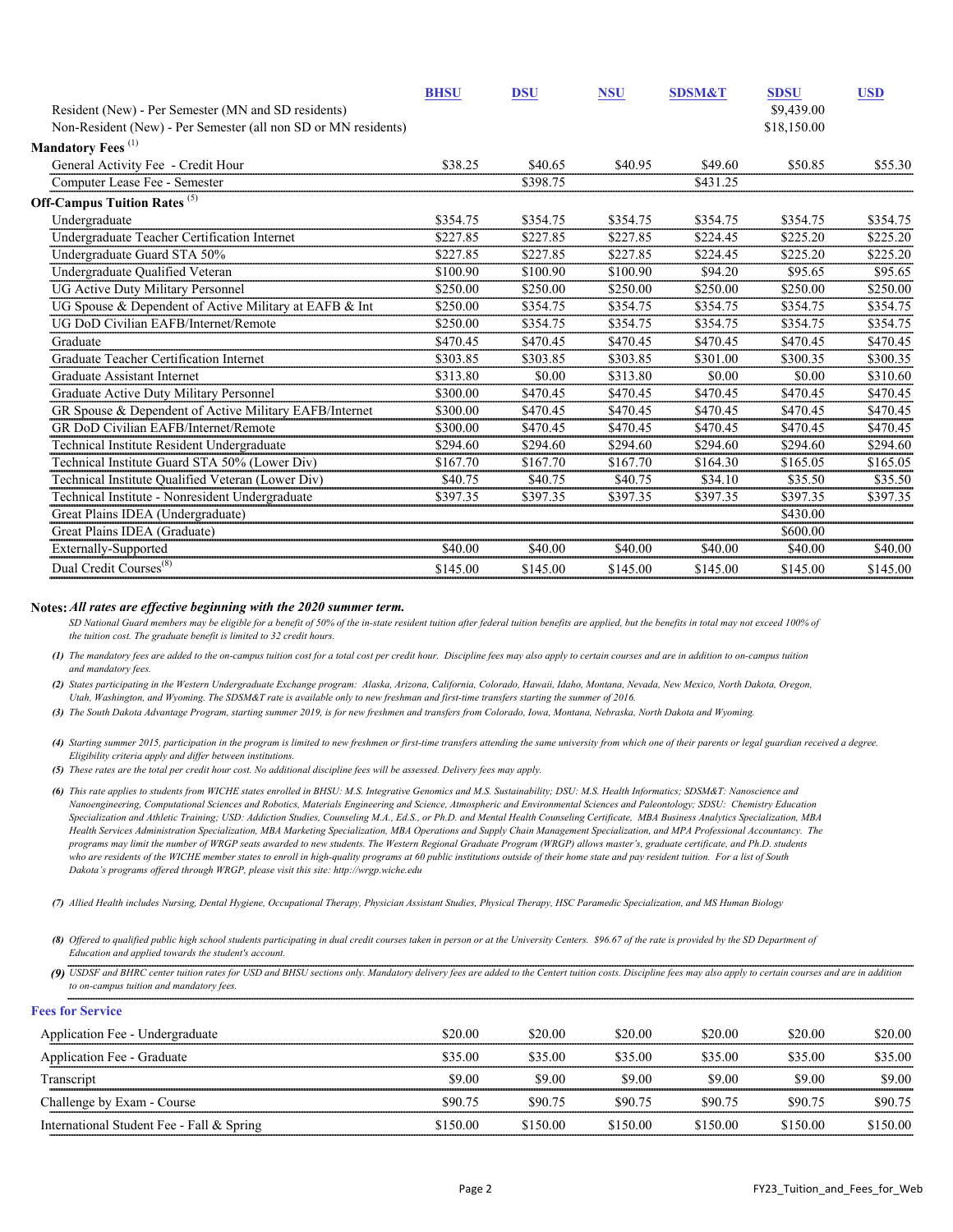|                                                               | <b>BHSU</b> | <b>DSU</b> | <b>NSU</b> | <b>SDSM&amp;T</b> | <b>SDSU</b> | <b>USD</b> |
|---------------------------------------------------------------|-------------|------------|------------|-------------------|-------------|------------|
| <b>Testing Fees</b>                                           |             |            |            |                   |             |            |
| COMPASS, Proficiency, Technology Re-test                      | \$20.00     | \$20.00    | \$20.00    | \$20.00           | \$20.00     | \$20.00    |
| BSN Clinical Nursing Fee - Per Semester                       |             |            |            |                   | \$36.50     | \$36.50    |
| Nursing Assessment (BSN) - Semester                           |             |            |            |                   | \$214.00    | \$198.00   |
| <b>Discipline Fees - Credit Hour</b>                          |             |            |            |                   |             |            |
| Science/Technology/Engineering/Math                           |             |            |            |                   |             |            |
| Atmospheric & Environmental Science                           |             |            |            | \$84.80           |             |            |
| Biology/Microbiology/Anatomy                                  | \$21.20     | \$21.20    | \$21.20    | \$42.35           | \$42.35     | \$42.35    |
| Biochemistry/Biomedical Engineering/Physiology/Sustainability |             |            |            |                   |             | \$42.35    |
| Chemistry                                                     | \$21.20     | \$21.20    | \$21.20    | \$84.80           | \$51.50     | \$51.50    |
| Geology/Nanoscience/Paleontology                              | \$21.20     |            |            | \$84.80           |             |            |
| Physics                                                       | \$21.20     | \$21.20    | \$21.20    | \$84.80           | \$84.80     | \$84.80    |
| Other Sciences <sup>(9)</sup>                                 |             |            |            | \$21.20           | \$21.20     | \$21.20    |
| Computer Science                                              | \$47.70     | \$70.55    | \$47.70    | \$70.55           | \$70.55     | \$70.55    |
| Engineering                                                   |             |            |            | \$84.80           | \$84.80     |            |
| Mathematics/Statistics                                        | \$15.90     | \$15.90    | \$15.90    | \$42.35           | \$42.35     | \$42.35    |
| Allied Health <sup>(10)</sup>                                 |             |            |            |                   |             |            |
| Undergraduate                                                 |             |            |            |                   | \$103.50    | \$103.50   |
| Graduate                                                      |             |            |            |                   | \$227.60    | \$103.50   |
| Counselor Education/Counselor HR Development                  |             |            | \$26.35    |                   | \$26.35     | \$26.35    |
| <b>Health and Wellness</b>                                    | \$16.30     |            |            |                   | \$21.30     | \$21.30    |
| Exercise Science (new)                                        | \$21.10     |            |            |                   |             |            |
| Fine Arts                                                     | \$15.90     | \$15.90    | \$15.90    | \$15.90           | \$26.35     | \$26.35    |
| <b>Business</b>                                               |             |            |            |                   |             |            |
| Undergraduate                                                 | \$30.35     | \$30.35    | \$30.35    |                   | \$30.35     | \$30.35    |
| Graduate                                                      | \$54.50     | \$54.50    | \$54.50    |                   | \$54.50     | \$54.50    |
| NSCI Neurosciences (new)                                      |             |            |            |                   |             | \$43.20    |
| Campus Specific Fees                                          |             |            |            |                   |             |            |
| Respiratory Care                                              |             |            |            |                   | \$53.00     |            |
| E-Learning                                                    |             |            | \$21.20    |                   |             |            |
| NSU Exchange Program Fee                                      |             |            | \$116.90   |                   |             |            |
| Architecture                                                  |             |            |            |                   | \$467.25    |            |
| Animal Science                                                |             |            |            |                   | \$64.55     |            |
| Aviation                                                      |             |            |            |                   | \$42.10     |            |
| Dairy Science/Food Science                                    |             |            |            |                   | \$82.45     |            |
| Dietetics Internship - Per Semester                           |             |            |            |                   | \$4,769.20  |            |
| Medical Laboratory Science - On-Campus (new)                  |             |            |            |                   | \$133.40    | \$133.40   |
| Medical Laboratory Science - Off-Campus (new)                 |             |            |            |                   | \$139.36    | \$139.36   |
| Nutrition                                                     |             |            |            |                   | \$29.70     |            |
| Interior Design /Landscape Design                             |             |            |            |                   | \$29.70     |            |
| Pharmacy, Pharmacy PhD per credit hour                        |             |            |            |                   | \$209.45    |            |
| PharmD per credit hour                                        |             |            |            |                   | \$251.35    |            |
| Pharmacy - Semester P1 (P1, P2, P3 for FY23)                  |             |            |            |                   | \$4,245.20  |            |
| Pharmacy - Semester (P4 for FY23)                             |             |            |            |                   | \$3,537.70  |            |
| Range Science                                                 |             |            |            |                   | \$47.00     |            |
|                                                               |             |            |            |                   |             |            |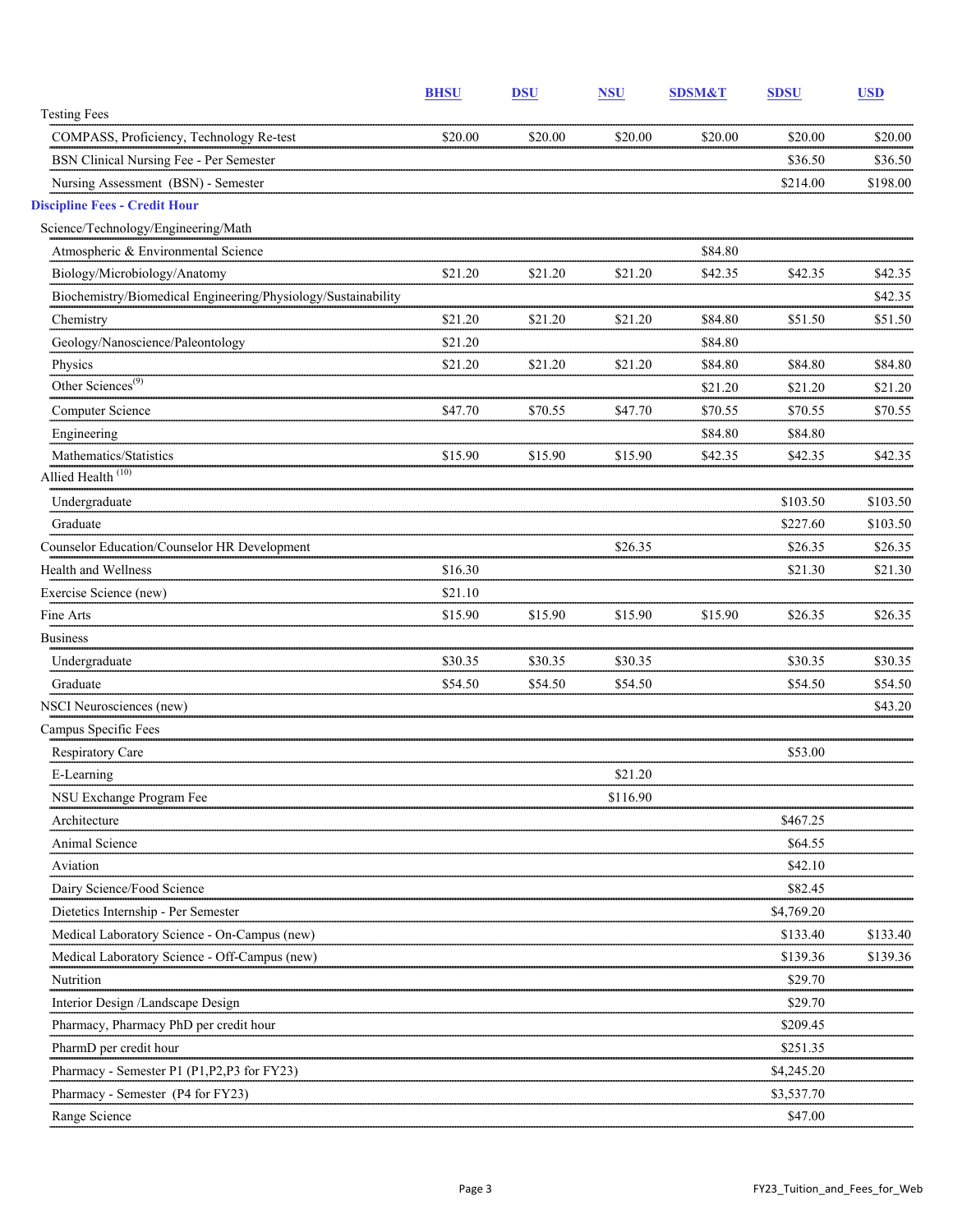|                                                    | <b>BHSU</b> | <b>DSU</b> | <b>NSU</b> | <b>SDSM&amp;T</b> | <b>SDSU</b> | <b>USD</b> |
|----------------------------------------------------|-------------|------------|------------|-------------------|-------------|------------|
| Veterinary Science                                 |             |            |            |                   | \$64.55     |            |
| <b>Communication Disorders</b>                     |             |            |            |                   |             | \$103.50   |
| Psychology (Graduate) (new)                        |             |            |            |                   |             | \$26.35    |
| Veterinary Medicine 2+2 (new in FY21) Resident     |             |            |            |                   | \$5,540.00  |            |
| Veterinary Medicine 2+2 (new in FY21) Non-Resident |             |            |            |                   | \$9,789.00  |            |
| CRNA Program Fee - New                             |             |            |            |                   |             | \$3,500.00 |
| Law - Per Semester                                 |             |            |            |                   |             | \$1,644.00 |
| Professional Education Majors                      |             |            |            |                   |             |            |
| Soph/Junior Field Experience - Semester            | \$176.00    | \$176.00   | \$176.00   |                   | \$176.00    | \$176.00   |
| Senior Field Experience - Semester                 | \$352.00    | \$352.00   | \$352.00   |                   | \$352.00    | \$352.00   |
| Master's Level Internship - One Time               | \$176.00    | \$176.00   | \$176.00   |                   | \$176.00    | \$176.00   |
| Specialist Level Intern - One Time                 |             |            |            |                   |             | \$357.00   |
| Doctoral Level Intern - One Time                   |             |            |            |                   |             | \$535.00   |

*(9) Other Sciences: SDSU: Ag & Biological Sciences, Botany, Horticulture, Interdisciplinary, Natural Resource Management, Plant, Wildlife and Fisheries, Geography; SDSM&T: Geography; USD: Earth Science, Meteorology*

*(10) Allied Health includes Nursing, Dental Hygiene, Occupational Therapy, Physician Assistant Studies, Physical Therapy, and HSC Paramedic Specialization*

## **Off-Campus and Center Delivery Fee - Credit Hour**

|         |          |          |          | \$46.05    | \$46.05  |
|---------|----------|----------|----------|------------|----------|
| \$31.85 |          |          |          |            | \$46.05  |
|         |          |          |          | \$145.40   | \$145.40 |
|         |          |          |          | \$1,114.85 |          |
|         |          |          |          |            | \$46.05  |
|         |          |          |          |            | \$386.05 |
|         | \$110.15 |          |          |            |          |
|         |          |          | \$178.85 |            |          |
|         |          |          |          |            |          |
| \$97.00 | \$76.00  | \$81.00  | \$127.00 |            | \$170.00 |
|         | \$153.00 | \$81.00  |          |            |          |
|         |          | \$135.00 |          |            |          |
|         |          |          | \$19.00  |            |          |
| \$35.00 |          |          |          |            | \$34.00  |
| \$13.00 |          |          | \$39.00  | \$36.00    | \$47.00  |
|         |          |          | \$19.00  |            |          |
|         |          |          | \$185.00 |            |          |
|         |          |          |          | \$161.00   |          |
|         |          |          |          | \$160.00   |          |
|         |          |          |          | \$73.00    |          |
|         |          |          |          | \$197.00   |          |
|         |          |          |          |            | \$286.00 |
|         |          |          | \$127.00 |            |          |
|         |          |          |          | \$36.00    |          |
|         |          |          |          |            |          |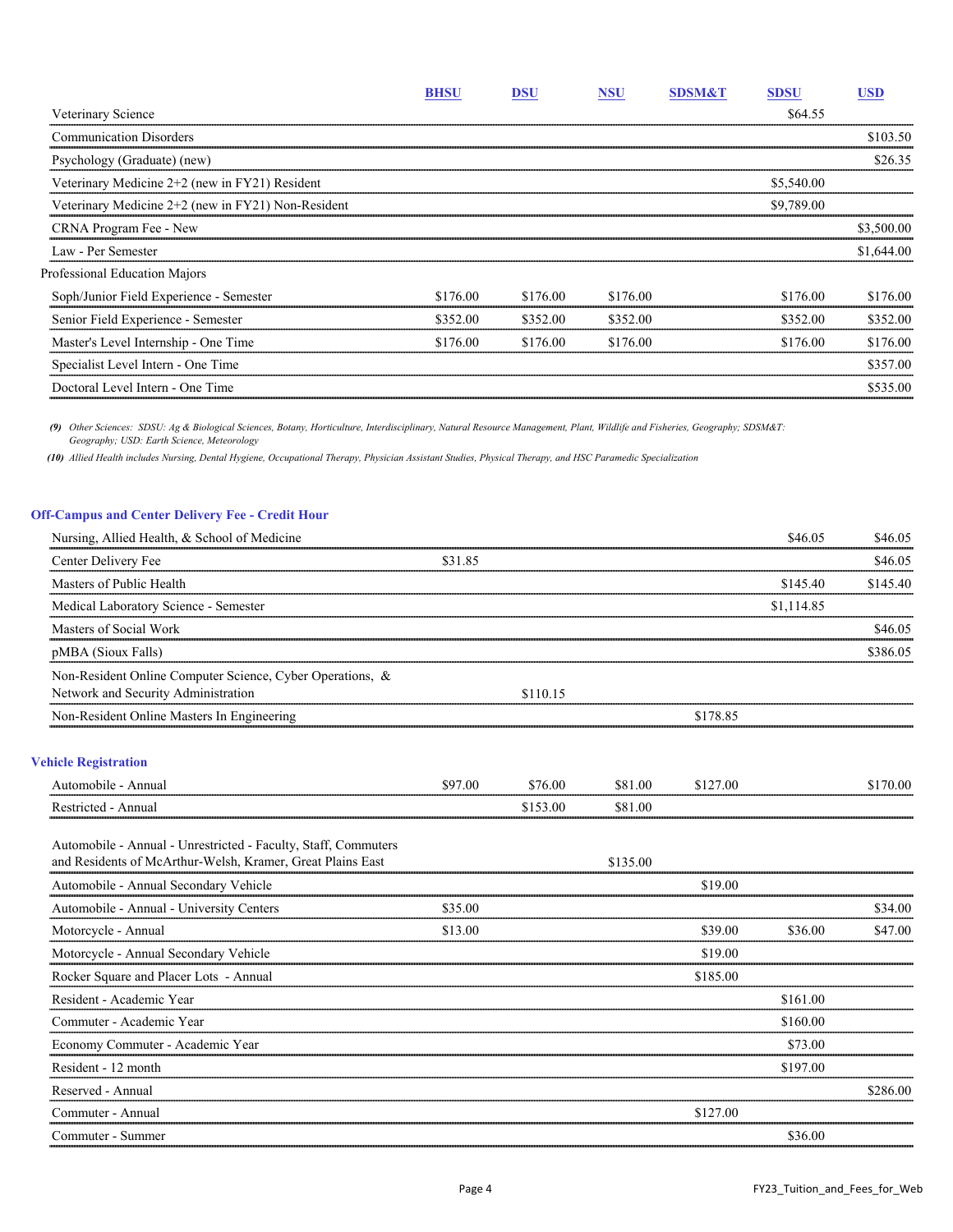|                                                                                                   | <b>BHSU</b> | <b>DSU</b> | <b>NSU</b> | <b>SDSM&amp;T</b> | <b>SDSU</b> | <b>USD</b> |
|---------------------------------------------------------------------------------------------------|-------------|------------|------------|-------------------|-------------|------------|
| Resident - Summer                                                                                 |             |            |            |                   | \$36.00     |            |
| Reserved - Academic Year                                                                          |             |            |            |                   | \$297.00    |            |
| Gated - Per Hour                                                                                  |             |            |            |                   | \$2.00      |            |
| Remote - Annual                                                                                   |             |            |            |                   |             | \$81.00    |
| <b>Residence Hall Rates</b>                                                                       |             |            |            |                   |             |            |
| <b>Traditional Halls - Per Semester</b>                                                           |             |            |            |                   |             |            |
| Single                                                                                            | \$2,451.00  | \$2,706.00 | \$2,506.00 | \$2,371.00        | \$2,700.00  | \$2,710.00 |
| Single (Wenona Cook Small) "New Rate"                                                             | \$1,885.00  |            |            |                   |             |            |
| Single (Wenona Cook Large) "New Rate"                                                             | \$2,356.00  |            |            |                   |             |            |
| Single - Bordeaux, Courtyard, Connolly Upperclassmen, Brown                                       | \$3,797.00  | \$2,823.00 |            | \$2,800.00        | \$3,106.00  |            |
| Single - Binnewies, Pierson, Young                                                                |             |            |            |                   | \$2,758.00  |            |
| Single - Mathews                                                                                  |             |            |            |                   | \$2,950.00  |            |
| Single - Caldwell, Spencer, Thorne, Abbott                                                        |             |            |            |                   | \$3,644.00  |            |
| Designed Single - Ben Reifel, Hyde, Honors, & Schultz                                             |             |            |            |                   | \$3,610.00  |            |
| Designed Single - Spencer, Thorne, Abbott                                                         |             |            |            |                   | \$3,139.00  |            |
| Double                                                                                            | \$1,877.00  | \$2,161.00 | \$1,971.00 | \$1,984.00        | \$1,877.00  | \$2,227.00 |
| Double - Brookman                                                                                 |             |            |            |                   |             | \$2,115.00 |
| Double - Bordeaux, Courtyard, Brown                                                               | \$2,682.00  | \$2,279.00 |            |                   | \$2,419.00  |            |
| Double - Binnewies, Pierson, Young                                                                |             |            |            |                   | \$2,068.00  |            |
| Double - Wenona Cook                                                                              | \$1,773.00  |            |            |                   |             |            |
| Double - Mathews                                                                                  |             |            |            |                   | \$2,209.00  |            |
| Double - Caldwell, Spencer, Thorne, Abbott                                                        |             |            |            |                   | \$2,916.00  |            |
| Double - Ben Reifel, Hyde, Honors. Schultz                                                        |             |            |            |                   | \$3,056.00  |            |
| Double Room/Single Occupancy (Heidepriem, Thomas,<br>Humbert)                                     | \$2,744.00  |            |            |                   |             |            |
| Double Room/Single Occupancy (Wenona Cook)                                                        | \$2,639.00  |            |            |                   |             |            |
| Triple Occupancy                                                                                  |             | \$1,793.00 |            | \$1,984.00        |             | \$1,910.00 |
| Triple (Ben Reifel) (new)                                                                         |             |            |            |                   | \$2,513.00  |            |
| Quad Occupancy                                                                                    |             |            |            | \$2,220.00        |             |            |
| Quad Deluxe                                                                                       |             |            |            | \$2,382.00        |             |            |
| Double Room/Single Occupancy - Brookman<br>Double Room/Single Occupancy - Norton, Burgess, Beede, |             |            |            |                   |             | \$2,750.00 |
| Mickelson, Richardson, Olson                                                                      |             |            |            |                   |             | \$2,895.00 |
| Triple Room/Double Occupancy - Norton, Beede, Mickelson,<br>Richardson, Olson                     |             |            |            |                   |             | \$2,484.00 |
| <b>Apartments - Semester</b>                                                                      |             |            |            |                   |             |            |
| University Apartments                                                                             |             |            |            |                   |             |            |
| Single Occupancy                                                                                  | \$3,183.00  | \$2,954.00 |            |                   |             |            |
| Double Occupancy                                                                                  | \$2,431.00  | \$2,615.00 |            |                   |             |            |
| Residence Village Suite                                                                           |             | \$2,930.00 |            |                   |             |            |
| Residence Village Apartment                                                                       |             | \$3,140.00 |            |                   |             |            |
| Double/Single Occupancy                                                                           | \$3,569.00  |            |            |                   |             |            |
| Rocker Square II Single                                                                           |             |            |            | \$3,342.00        |             |            |
| Rocker Square II Double - Semester                                                                |             |            |            |                   |             |            |
| Rocker Square I                                                                                   |             |            |            | \$3,466.00        |             |            |
| Placer Hall - Single                                                                              |             |            |            | \$2,943.00        |             |            |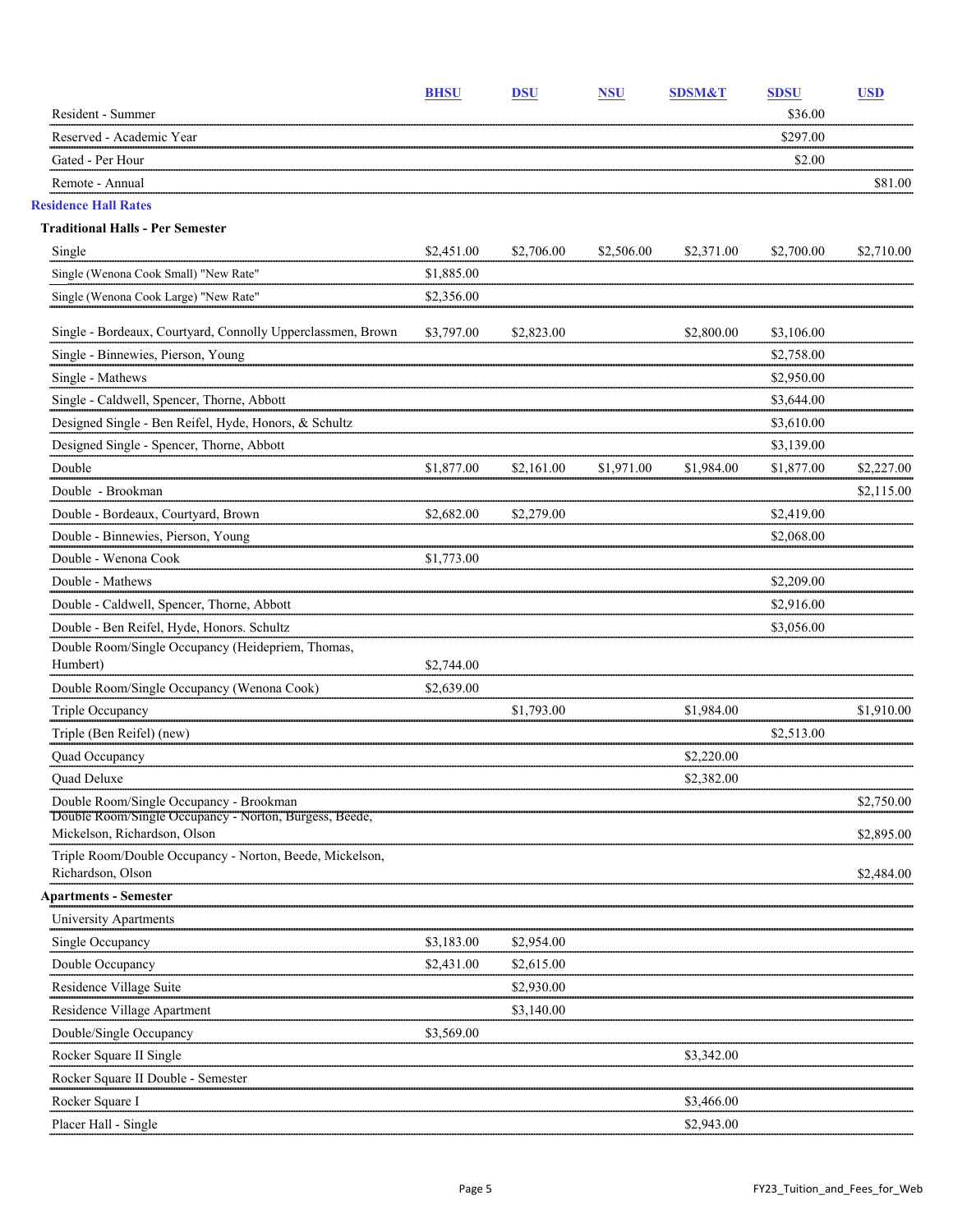|                                                                                     | <b>BHSU</b> | <b>DSU</b> | <b>NSU</b> | <b>SDSM&amp;T</b> | <b>SDSU</b> | <b>USD</b> |
|-------------------------------------------------------------------------------------|-------------|------------|------------|-------------------|-------------|------------|
| Placer Hall - Double                                                                |             |            |            | \$2,560.00        |             |            |
| Meadows North & Meadows South                                                       |             |            |            |                   | \$2,915.00  |            |
| Skylight/Huggins 2&3BD/Month                                                        |             |            |            |                   | \$463.00    |            |
| Skylight 1.5 Bedroom (new)                                                          |             |            |            |                   | \$612.00    |            |
| Garden Square 2 Bedroom/Month                                                       |             |            |            |                   | \$473.00    |            |
| Garden Square 3 Bedroom/Month                                                       |             |            |            |                   | \$512.00    |            |
| Southeast 1 Bedroom/Month                                                           |             |            |            |                   | \$911.00    |            |
| Southeast 2 Bedroom/Month                                                           |             |            |            |                   | \$703.00    |            |
| Southeast 3 Bedroom/Month                                                           |             |            |            |                   | \$619.00    |            |
| Southeast 4 Bedroom/Month                                                           |             |            |            |                   | \$567.00    |            |
| Southeast Town House/Month                                                          |             |            |            |                   | \$709.00    |            |
| Thornbers Studios/Month - 1303 7th St.                                              |             |            |            |                   | \$364.00    |            |
| Thornbers Studios/Month - 1311 7th St.                                              |             |            |            |                   | \$393.00    |            |
| Thornbers Studios/Month - 710 13th Ave.                                             |             |            |            |                   | \$208.00    |            |
| Sundal Studio/Month                                                                 |             |            |            |                   | \$393.00    |            |
| Sundal 1 Bedroom/Month                                                              |             |            |            |                   | \$463.00    |            |
| Sundal 2 Bedroom/Month (new)                                                        |             |            |            |                   | \$663.00    |            |
| Family - 2 Bedroom per Month                                                        | \$811.00    |            |            |                   |             |            |
| McFadden Apartment 2BD                                                              |             |            |            |                   |             | \$3,976.00 |
| McFadden Apartment 4BD                                                              |             |            |            |                   |             | \$3,293.00 |
| Coyote Village Apartment 2BD                                                        |             |            |            |                   |             | \$4,125.00 |
| Coyote Village Apartment 4BD                                                        |             |            |            |                   |             | \$317.00   |
| <b>Suites</b>                                                                       |             |            |            |                   |             | \$3,417.00 |
| Single Occupancy - Courtyard, Kramer, Steele                                        |             | \$2,865.00 | \$3,296.00 |                   |             |            |
| Double Occupancy - Courtyard, Kramer, Steele                                        |             | \$2,540.00 | \$2,648.00 |                   |             |            |
| Single Occupancy - Great Plains East                                                |             |            | \$2,976.00 |                   |             |            |
| Double Occupancy - Great Plains East                                                |             |            | \$2,446.00 |                   |             |            |
| Semi Suite - Double Occupancy - Kramer                                              |             |            | \$2,520.00 |                   |             |            |
| 2 Person Suite - Wolves Memorial                                                    |             |            | \$3,192.00 |                   |             |            |
| 2 Person Suite - Wolves Memorial - Single Occupancy                                 |             |            | \$3,665.00 |                   |             |            |
| 4 Person Suite - Wolves Memorial                                                    |             |            | \$3,085.00 |                   |             |            |
| 4 Person Suite - Wolves Memorial - Single Occupancy                                 |             |            | \$3,558.00 |                   |             |            |
| 4 Person Semi-Suite - Wolves Memorial                                               |             |            | \$2,760.00 |                   |             |            |
| 4 Person Semi-Suite - Wolves Memorial - Single Occupancy                            |             |            | \$3,231.00 |                   |             |            |
| 2 Person Semi-Suite 2BD - Great Plains West                                         |             |            | \$3,083.00 |                   |             |            |
| 4 Person Suite 2BD - Great Plains West                                              |             |            | \$2,976.00 |                   |             |            |
| 4 Person Semi-Suite 2BD - Great Plains West                                         |             |            | \$2,738.00 |                   |             |            |
| 4 BD Suite - Great Plains West                                                      |             |            | \$3,137.00 |                   |             |            |
| Single 2 BD (Coyote Village Super Suite)                                            |             |            |            |                   |             | \$3,874.00 |
| Single 4 BD (Coyote Village Super Suite)                                            |             |            |            |                   |             | \$3,228.00 |
| Summer                                                                              |             |            |            |                   |             |            |
| Summer Double Occupancy- Week                                                       | \$121.00    | \$95.00    | \$112.00   |                   | \$79.00     | \$117.00   |
| Summer Single Occupancy - Week                                                      | \$181.00    | \$117.00   | \$124.00   |                   | \$104.00    | \$143.00   |
| Summer - Single (Norton, Burgess, Brookman, Beede,<br>Mickelson, Richardson, Olson) |             |            |            |                   |             | \$1,367.00 |
| Summer - Coyote Village Super Suite 2 Bedroom                                       |             |            |            |                   |             | \$775.00   |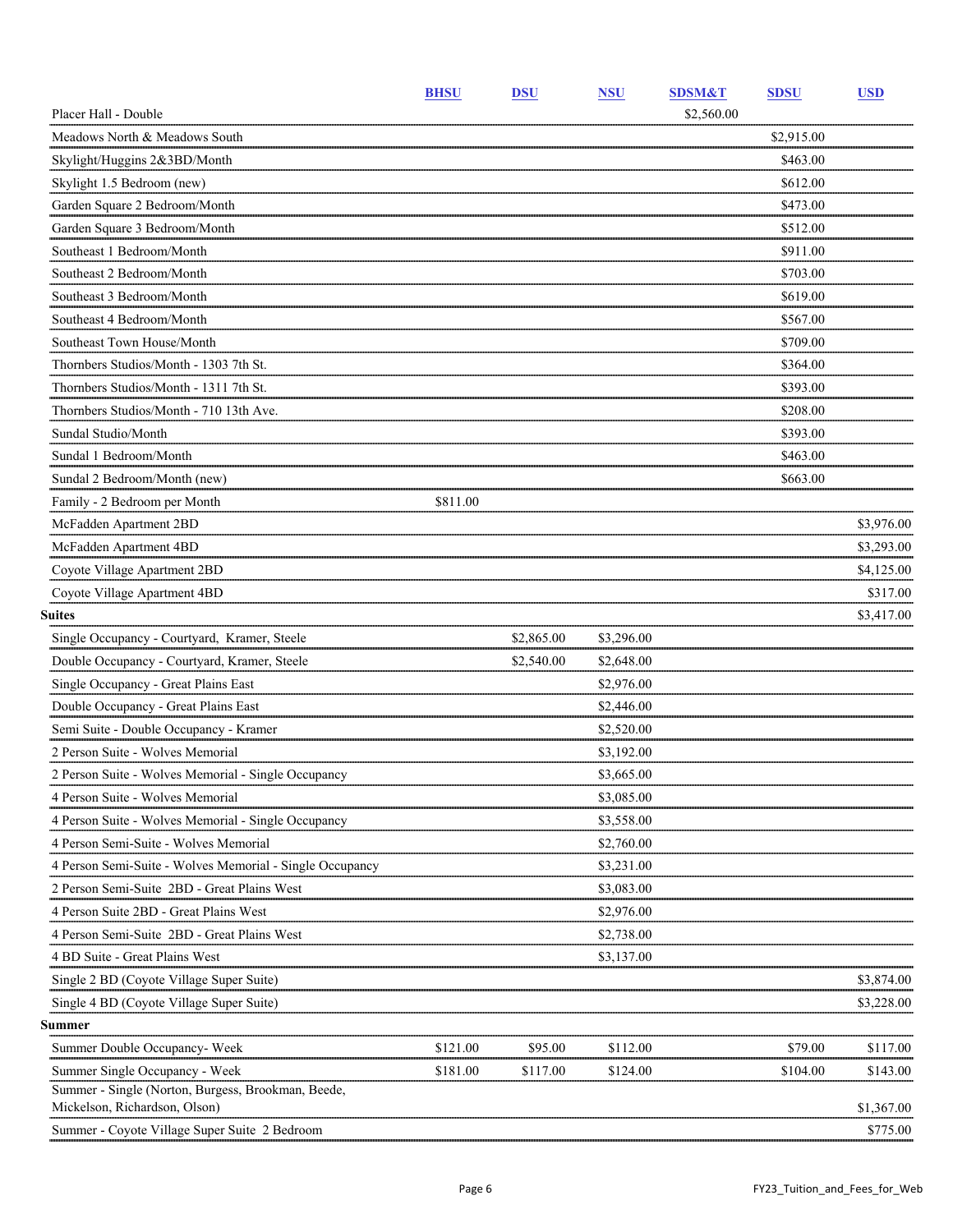|                                               | <b>BHSU</b> | DSU | <b>NSU</b> | <b>SDSM&amp;T</b> | <b>SDSU</b> | USD      |
|-----------------------------------------------|-------------|-----|------------|-------------------|-------------|----------|
| Summer - Coyote Village Super Suite 4 Bedroom |             |     |            |                   |             | \$646.00 |
| Summer - Coyote Village Apartment 2 Bedroom   |             |     |            |                   |             | \$825.00 |
| Summer - Coyote Village Apartment 4 Bedroom   |             |     |            |                   |             | \$683.00 |
| Summer Apartment - Week                       |             |     |            |                   | \$154.00    |          |
| Rocker Apartment - Single Occupancy - Week    |             |     |            | \$210.00          |             |          |
| Summer Double Occupancy - Suite - Week        |             |     | \$151.00   |                   |             |          |
| Summer Single Occupancy - Suite - Week        |             |     | \$170.00   |                   |             |          |

#### **Meal Plan Rates**

## **Food Service Plans for Residence Halls**

| <b>BHSU</b>             |            |            |            |            |            |  |
|-------------------------|------------|------------|------------|------------|------------|--|
| Yellow Jacket           | \$1,720.00 |            |            |            |            |  |
| Swarm 180               | \$1,924.00 |            |            |            |            |  |
| Suite Deal              | \$930.00   |            |            |            |            |  |
| 20 Block                | \$177.00   |            |            |            |            |  |
| 40 Block                | \$311.00   |            |            |            |            |  |
| <b>DSU</b>              |            |            |            |            |            |  |
| <b>Big Blue</b>         |            | \$1,931.00 |            |            |            |  |
| Trojan Basic            |            | \$1,364.00 |            |            |            |  |
| Dakota 225              |            | \$1,848.00 |            |            |            |  |
| Dakota 145              |            | \$1,571.00 |            |            |            |  |
| Trojan Upper Class      |            | \$1,001.00 |            |            |            |  |
| Little Blue - Apartment |            | \$359.00   |            |            |            |  |
| Commuter                |            | \$359.00   |            |            |            |  |
| Resident Assistant Plan |            | \$1,571.00 |            |            |            |  |
| Apartment Managers Plan |            | \$1,001.00 |            |            |            |  |
| Resident Director Plan  |            | \$1,510.00 |            |            |            |  |
| <b>NSU</b>              |            |            |            |            |            |  |
| Wolf Pack 300 - NEW     |            |            | \$2,122.00 |            |            |  |
| Wolf Pack 100 - NEW     |            |            | \$1,971.00 |            |            |  |
| Wolf Weekly - NEW       |            |            | \$1,834.00 |            |            |  |
| Wolf Maroon - NEW       |            |            | \$929.00   |            |            |  |
| Wolf All Flex           |            |            | \$1,503.00 |            |            |  |
| Commuter Gold           |            |            | \$409.00   |            |            |  |
| <b>SDSM&amp;T</b>       |            |            |            |            |            |  |
| Gold Rush               |            |            |            | \$1,938.00 |            |  |
| Hardrocker 160          |            |            |            | \$1,717.00 |            |  |
| Hardrocker 125          |            |            |            | \$1,717.00 |            |  |
| Hardrocker 75           |            |            |            | \$991.00   |            |  |
| Hardrocker Flex         |            |            |            | \$1,091.00 |            |  |
| Rocker Square Flex      |            |            |            | \$514.00   |            |  |
| 50/50                   |            |            |            | \$456.00   |            |  |
| 25/25                   |            |            |            | \$235.00   |            |  |
| <b>SDSU</b>             |            |            |            |            |            |  |
| Premier                 |            |            |            |            | \$2,000.08 |  |